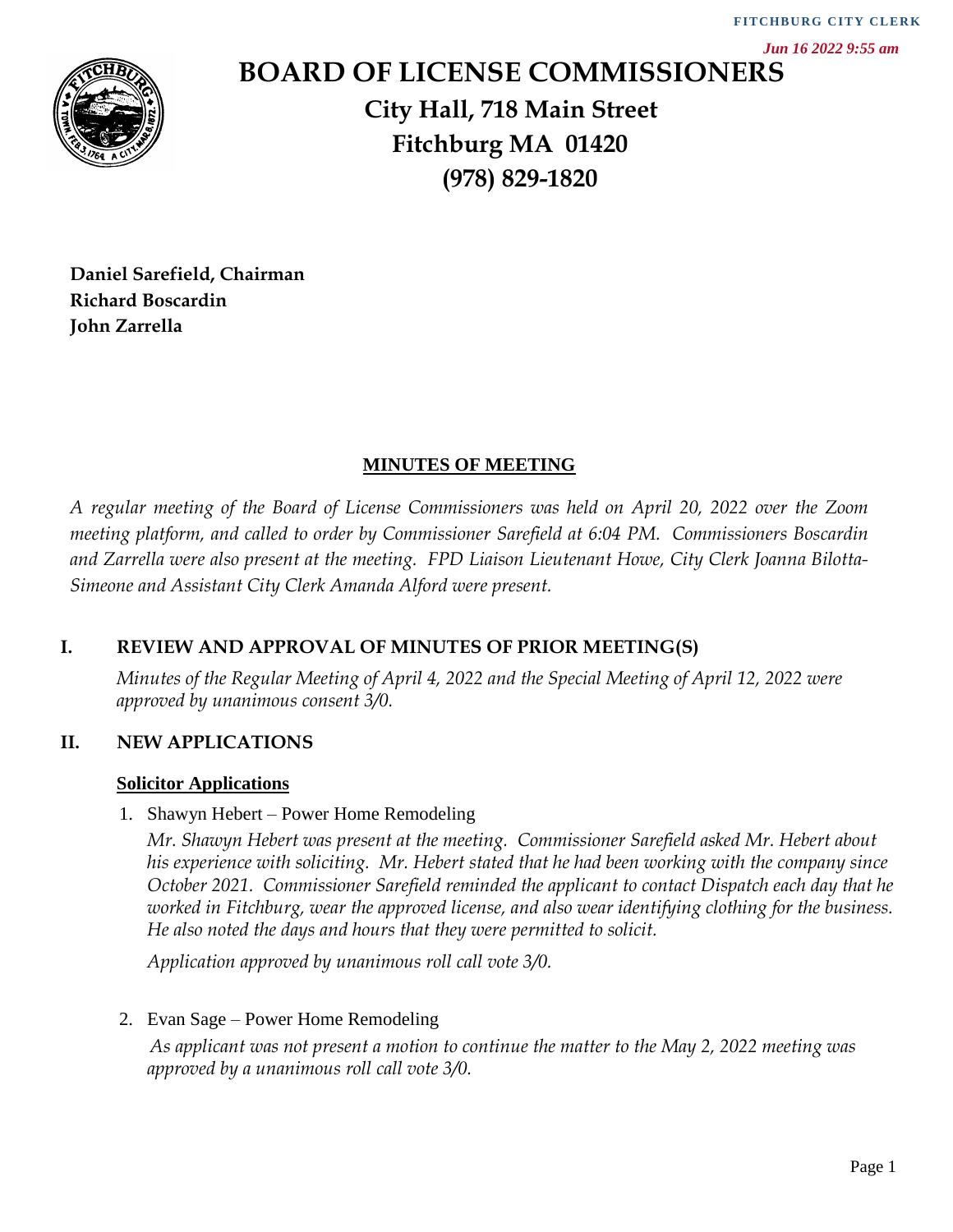# **III. CONTINUED MATTERS**

# **Special One Day License**

Beers for Good, for a Special One Day Wine and Malt Beverages License for Brewers Festival on June 25, 2022 from 1:00PM to 6:00PM for 1,000 people at Riverfront Park.

*Mr. David Streb was present at the meeting. He noted this is the event's twelfth year and they expect 25-30 breweries will participate, and as with previous years, there will be a tent set up on the grass with tables for patrons to sit and food trucks will be present. He noted that they expect between 800- 1,000 people to attend during the course of the day. Commissioner Sarefield asked if there were any changes planned with respect to the procedures regarding alcohol sales. Mr. Streb noted that they will ensure all pourers are either TIPS or Serve Safe certified and that they will only allow patrons 21 years and older to enter. He also noted that due to COVID they are making some modifications to ensure safety of the pourers and patrons. The modifications include higher admission price and expanding the area of service to two 20x40 tents instead of one. Lt. Howe stated that he had no concerns with the application and that comments from the FPD have been noted in the public assembly application that was filed.* 

*Application approved by unanimous roll call vote 3/0.*

## **Lodging House**

Susan A. Wilkinson, 94 Highland Avenue (OpenGov Permit #79735)

*Ms. Tania DiDuca, Chief of Staff of SMOC, Ms. Susan Wilkinson, property manager, and Liz Murphy, Director of Housing & Development were present at the meeting. Ms. Murphy explained that it was not the fault of SMOC that this application was just now coming before the Board for approval but that there was an issue with how the online permitting system was built out and that the License Commission approval step was missing. She noted that before the pandemic, the lodging house application had been revised to merge the Board of Health and License Commission applications into one to streamline the process for the applicant. The online application that was developed during the pandemic mirrored the old Board of Health application. Commissioner Sarefield asked if all the necessary approvals have been obtained. Ms. Murphy stated that all the necessary inspections had been completed.*

*Ms. Tania DiDuca noted that 94 Highland Ave has undergone a complete rehab and part of the focus*  was to create a property with curb appeal which would add value to the neighborhood. She noted that it *is ADA-compliant and contains 14 new single room occupancy with a shared kitchen and living room. She noted that the property manager, Ms. Susan Wilkinson, is heavily rooted in SMOC's other properties that are located in Fitchburg so she is familiar with the area and the expectations of her role. Ms. Wilkinson stated that she runs the other two locations in Fitchburg which houses low income and disadvantaged residents and that she sees a lot of success with the program. She noted that all houses have a live in house manager to ensure the residents follow the rules of the house. Commissioner Boscardin asked if there was a curfew imposed on the residents and whether the fire system was installed*  and approved. Ms. Wilkinson stated there was not a curfew and that the building has a full sprinkler *system and it was inspected and signed off on by the Fire Department. Lt. Howe requested that once the house is occupied that Ms. Wilkinson provide emergency dispatch with contact information.* 

*Application approved by unanimous roll call vote 3/0.*